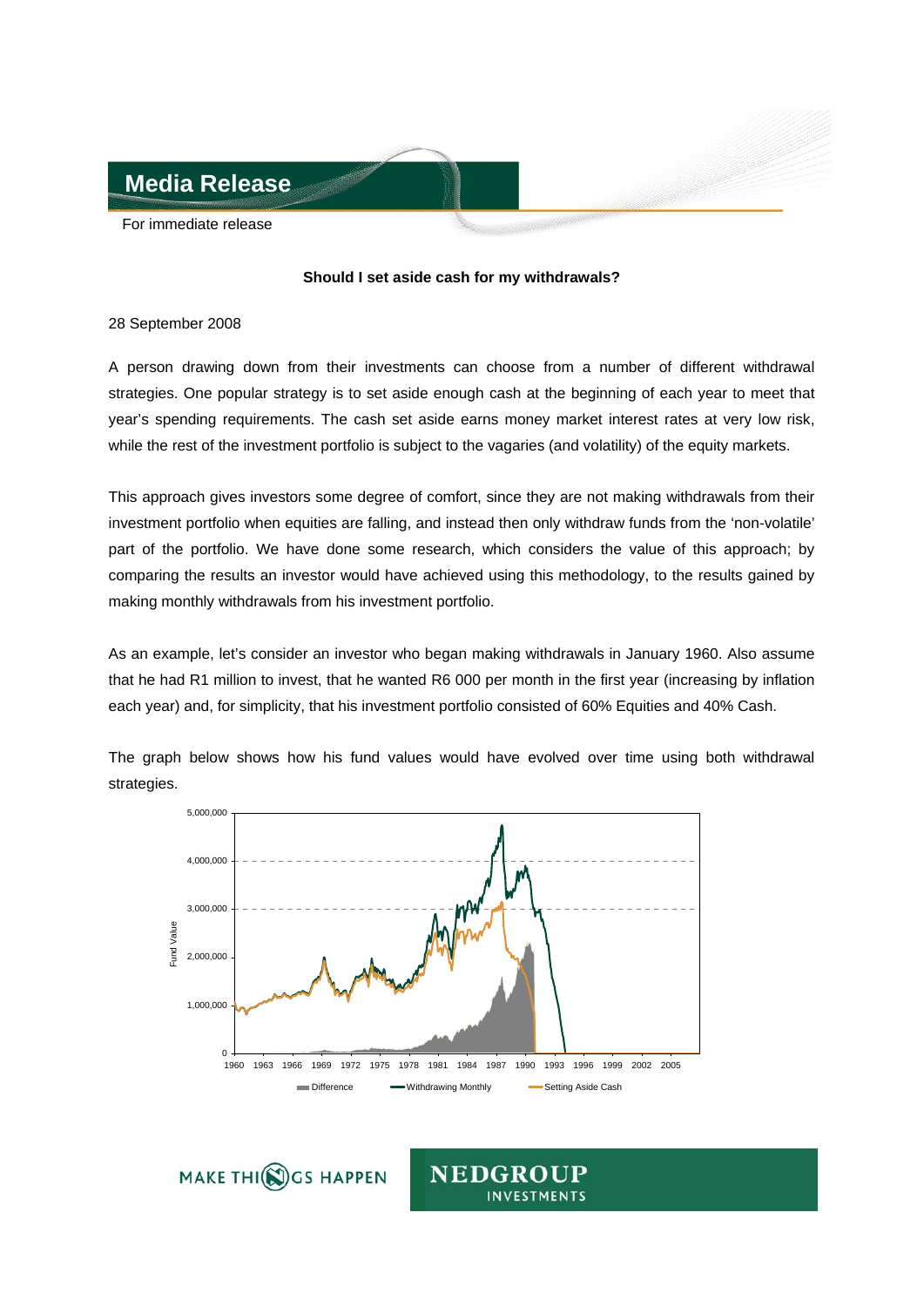The green line represents the fund values if he withdrew from his investment on a monthly basis, while the orange line shows what his fund values would look like if he set aside cash at the beginning of each year to fund his withdrawals. The grey shaded area represents the difference between the fund values in rand terms.

There are at least two worthwhile things to notice about the above graph. First, the fund value when cash is set aside is almost always lower than the fund value when monthly withdrawals are made. Secondly, the investor runs out of money much sooner than if he makes monthly withdrawals from his investments.

These differences can be explained by the overall asset allocation of the investor who sets aside cash each year to make withdrawals.



One can quite clearly see that the investor's overall asset allocation (investment portfolio plus cash holdings) is different to the asset allocation, which was initially assumed (60% Equities, 40% Cash). The data stops in December 1990, which is when this investor runs out of money. One also notices that the "spikes", which represent the investor's allocation to cash become greater as time passes. This is because more money has to be set aside to meet withdrawals that are increasing with inflation.

Although having more cash in the portfolio means that the investor is better protected when share prices are falling, it also means that these investors lose out in periods when equities are doing well. Indeed, over the long-term equity markets have produced far better returns than cash. Although these good returns have not come smoothly, it is clear that missing them has a detrimental effect on portfolio values.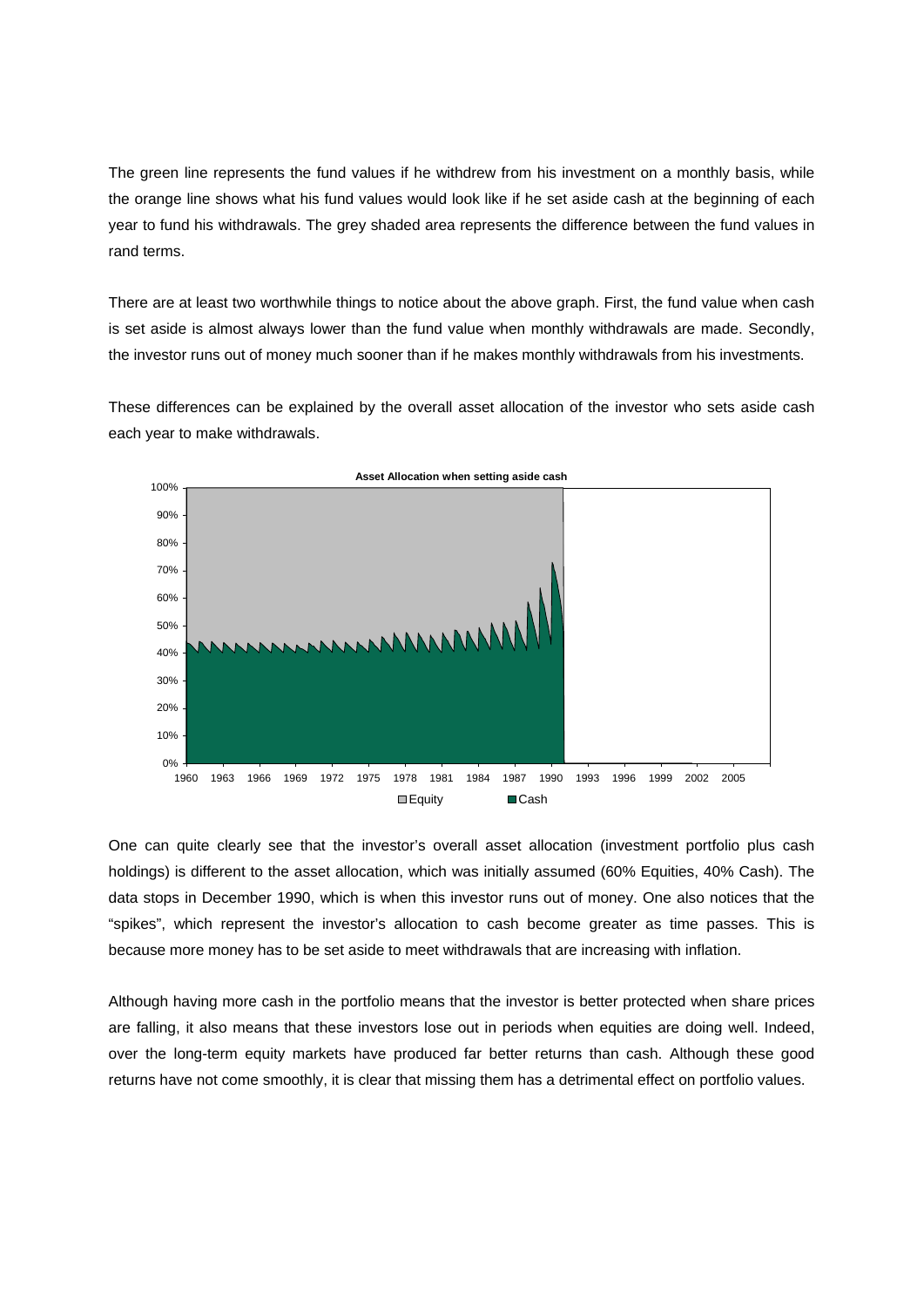To extend the analysis we also considered various rolling periods from 1960 to the present, and calculated the probability that a monthly withdrawal strategy outperforms. We also calculated how much higher your fund values might have been if you had made monthly withdrawals instead:



The orange bars in the above graph show the chances that your fund values would have been higher if you employed a monthly withdrawal strategy (measured on the right axis), while the green line shows *how much* higher those fund values would have been (measured on the left axis). Over shorter periods, the chances that a monthly withdrawal strategy outperforms are around 70% with fund values that are 1% higher on average. This may not sound so great, but if one considers the more realistic 20-year case, the chances that a monthly withdrawal strategy outperforms rockets to more than 96%, with fund values that are 10% higher!

This research highlights some of the flaws inherent in the strategy of setting aside cash to make withdrawals. What is perhaps less obvious from this work is further confirmation that the asset allocation decision is critical for success in investing, because the fact remains that asset allocation is actually the only real difference between these two strategies.

Thus far, we have only considered the investment merits of both these strategies, but what is perhaps more important from the planner's perspective are the behavioural issues surrounding the decision. It is well documented that investors are asymmetrically biased against losses. This means that they perceive a loss of R1000, say, with far more emotion than a gain of R1000 even though their actual difference in wealth remains exactly the same.